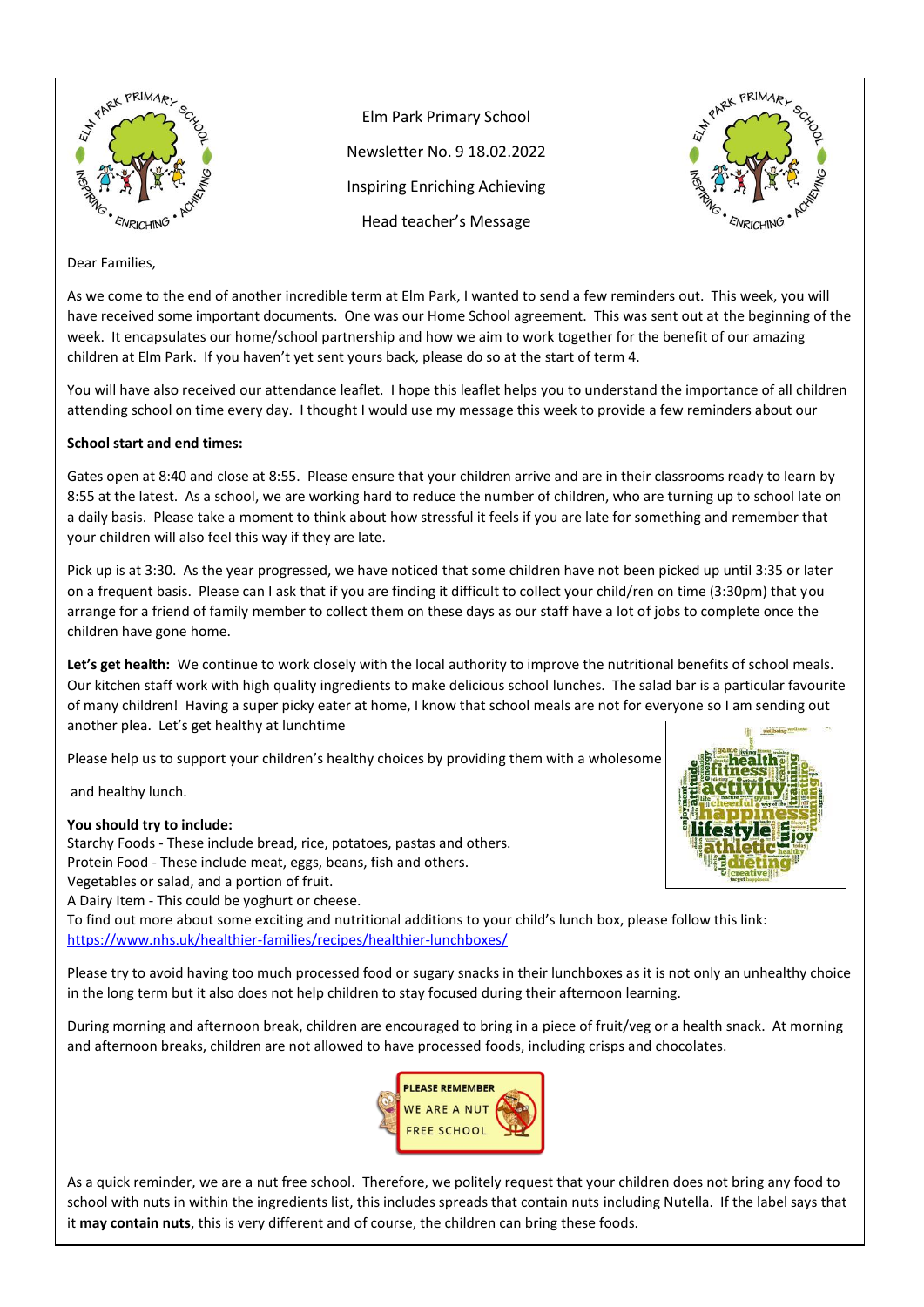#### **Parking reminder:**



#### **Crossing Patrol:**

If you are unable to walk, cycle or scoot to school, please could I ask that you park legally and responsibly. We have had a few local residents asking us to remind families not to park across driveways. Additionally, in order to keep our children safe, we ask that parents do not stop/park on the zigzag lines. These are on the road to keep school entrances as safe as possible.

Currently, South Gloucestershire Council are looking to recruit a crossing patrol person for both Park Avenue and Nicholls Lane. If you know someone who might be interested in this incredibly important role, please follow this link for further information[: https://www.southglos.gov.uk/transport-and-streets/transport/road-safety-transport/road-safety/school](https://www.southglos.gov.uk/transport-and-streets/transport/road-safety-transport/road-safety/school-crossing-patrols/school-crossing-patrols/)[crossing-patrols/school-crossing-patrols/](https://www.southglos.gov.uk/transport-and-streets/transport/road-safety-transport/road-safety/school-crossing-patrols/school-crossing-patrols/)

Finally, a return to normal... When we welcome our children back on  $28^{th}$  February, we look forward to showering you with our smilie faces once more. From term 4, we are removing our masks and are excited to welcome our families back into the school! We will resume whole school assemblies, face to face meetings, our lunches for families to come and join us, as well as the host of exciting opportunities, which were sent out at the beginning of the school year.

Thank you to everyone for all of the support you have provided us by continuing to help us keep our school a safe place. One thing we are going to keep remotely is our parents' days. We have had an overwhelmingly positive response to these taking place on teams or via telephone and so we want to continue this success.

Wishing you and your loved ones a very happy half term. We look forward to seeing your smiles when we return on 28<sup>th</sup> February.

Carol Bond

## **Inspiring**

Term 3 has been packed full of action at Elm Park Primary School. Our Connected Curriculum key question of 'How can we look after our world for future generations?´ has really inspired our children to learn more about looking after the local community and the wider world.

Some of our children wanted to share their learning with you:

## **Key Stage 2**

In Connected Curriculum, we have been learning about how we can look after our world for future generations. To kick off our topic, we went on a litter pick around Winterbourne, Chloe said:

"On our bang day, we went on a litter pick. We sorted the rubbish into what was recyclable and what wasn't. We did this to help save our planet from pollution. We found a lot

of litter on the floor unfortunately, hopefully people will start

to be more aware and find a bin!" Throughout the topic so far,

we have looked at Climate change. "We have been learning

about global warming this term. It can cause polar ice caps to

melt which would then cause flooding as a result. Hopefully,

we can find ways to stop this happening. We have also been



learning about solids, liquids and gases in science. We have done some experiments to identify what happens to solids when they are put in liquids."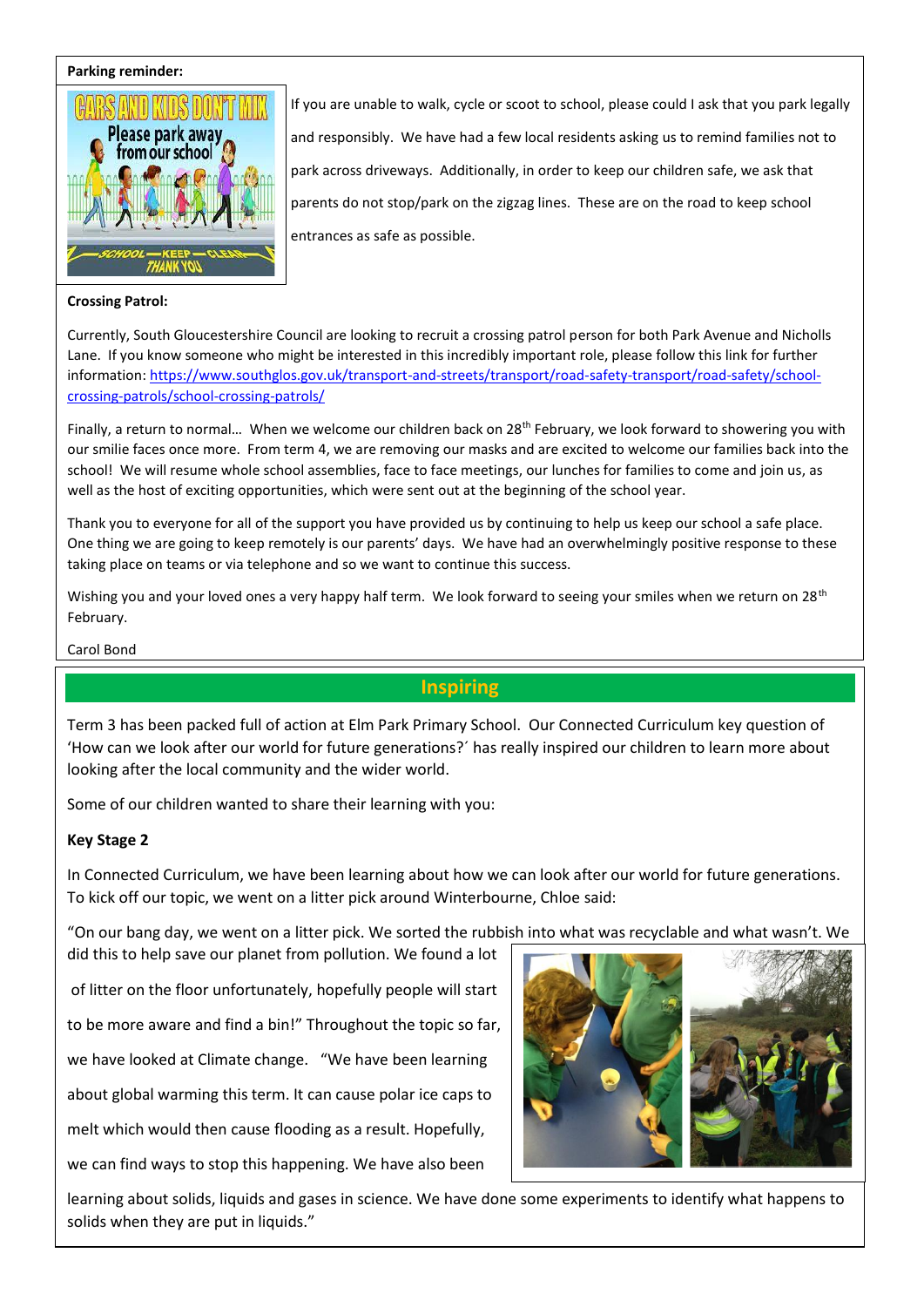## **Enriching**

Whilst learning about Early Islamic Civilisation and The Silk Road, children in Elm created their own silk paintings. We explored Islamic artwork and created our own geometric designs to paint onto silk.

Isla M: It was really fun and I really want to do it again. It was really fun to be creative and learn about history at the same time.

Isla O: It was very satisfying to paint onto the silk.

Anaiya: The painting was the best part because we used pastel coloured pens.



 $\vert$  I'm sure you will agree that the children have created some incredible masterpieces.

In UKS2, we have been exploring percussion using alto and soprano xylophones. To help us in this, we have used online resources from Charanga, a world-leading music teaching and learning platform endorsed by South Gloucestershire Council Music Hub. During these sessions, the children have been learning basic music notation and have worked on rhythm skills. They have been taught how to play their instrument using the correct techniques.

## Infants

The children in Acorns class have been BUSY BEES learning about looking after their local environment. They have enjoyed taking part in the RSPB Big School Bird Watch and are now fantastic at naming common British birds. The children have made a class bug hotel, been learning about bees and even had a visit from a local beekeeper to enrich their learning.

Freya – The bees are good for us and we need to help them to look after the flowers. Rogan – I like bees now. I don't think that they will sting me.



This term we have been focussing on climate change and how we can help our planet. The children have learnt lots about the continents and oceans of the world. They have looked into the effects climate change has had on hot and cold countries. They have then written a lovely letter to David Attenborough, telling him all about the things they have been doing to help the environment.